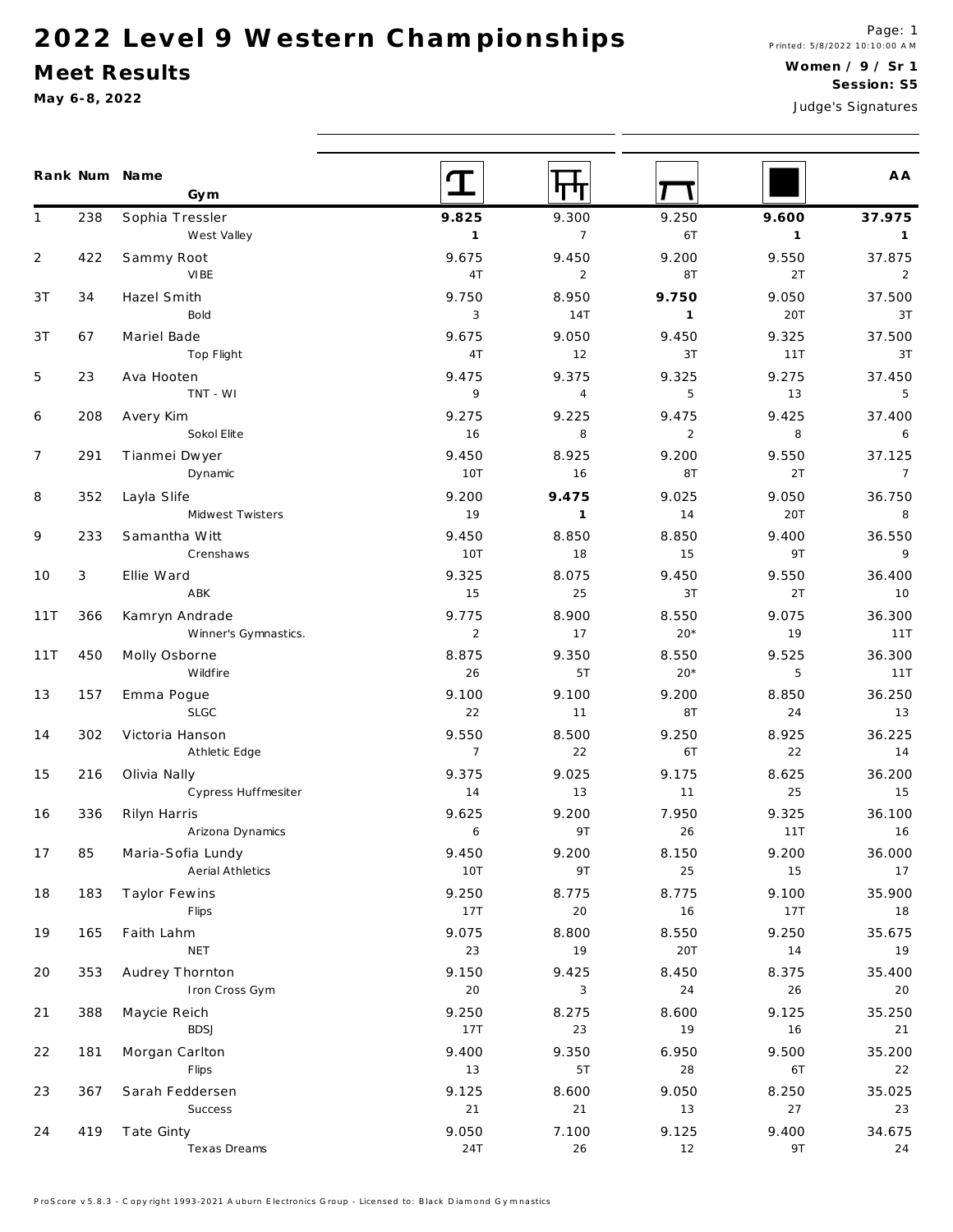### Meet Results

May 6-8, 2022

|    | Rank Num | Name<br>Gym      |       |       |       |       | A A    |
|----|----------|------------------|-------|-------|-------|-------|--------|
| 25 | 408      | Isabelle Reiners | 8.350 | 8.950 | 7.600 | 8.900 | 33.800 |
|    |          | Wings            | 27    | 14T   | 27    | 23    | 25     |
| 26 | 194      | Ashley Mathis    | 9.050 | 6.900 | 8.550 | 9.100 | 33.600 |
|    |          | <b>JAX GYM</b>   | 24T   | 27    | 20T   | 17T   | 26     |
| 27 | 124      | Kris Phillips    | 9.525 | 8.150 | 8.700 | 7.100 | 33.475 |
|    |          | TC               | 8     | 24    | 17T   | 28    | 27     |
| 28 | 351      | Hayden Seymour   | 0.000 | 0.000 | 8.700 | 9.500 | 18.200 |
|    |          | <b>IGTC</b>      | 28    | 28    | 17T   | 6T    | 28     |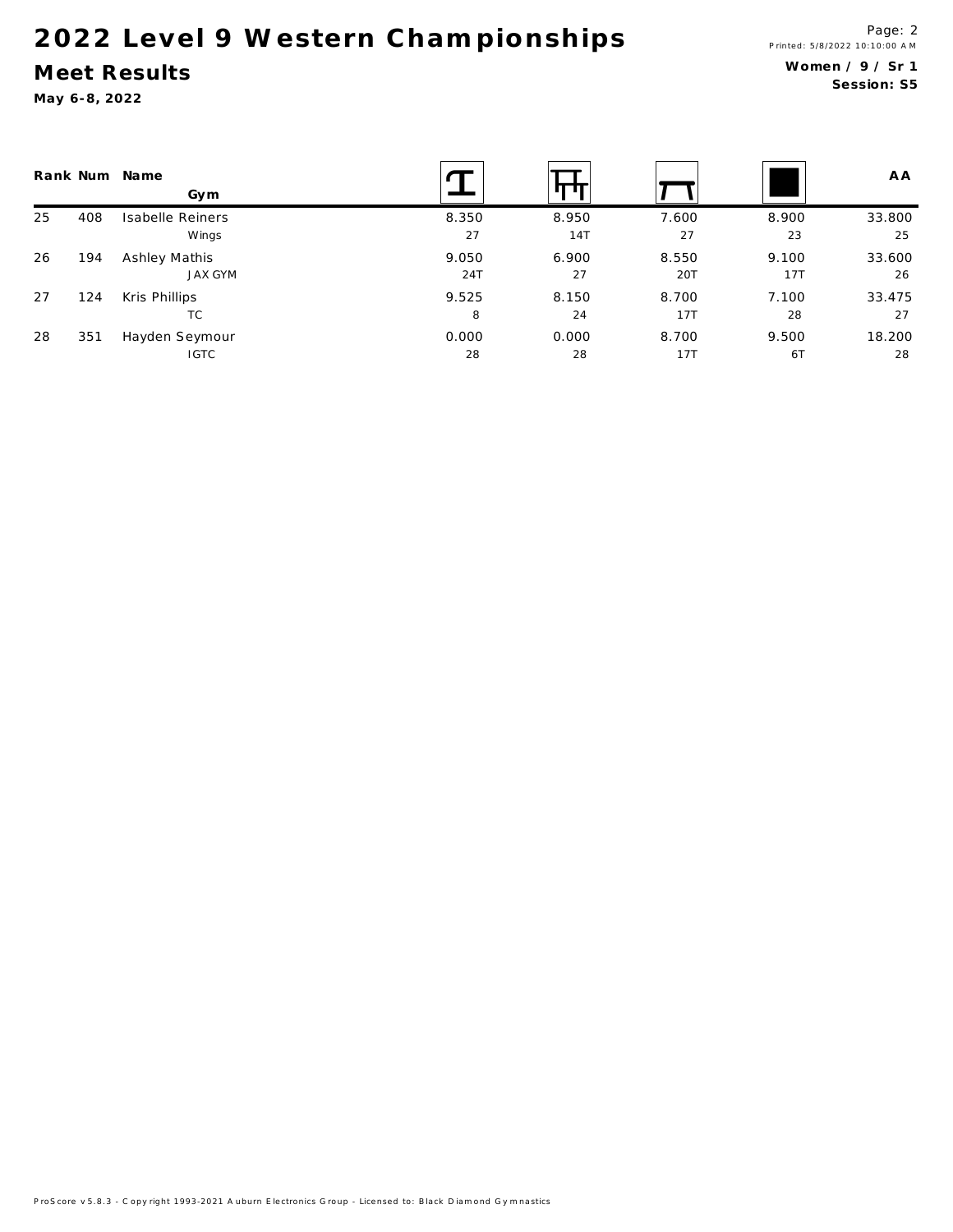#### Meet Results

May 6-8, 2022

|              |     | Rank Num Name<br>Gym                |               |                |                |                | A A            |
|--------------|-----|-------------------------------------|---------------|----------------|----------------|----------------|----------------|
| $\mathbf{1}$ | 202 | Mia Hodges                          | 9.725         | 9.475          | 9.100          | 9.650          | 37.950         |
|              |     | WOGA                                | 1T            | 1T             | 10             | $\mathbf{1}$   | $\overline{1}$ |
| 2T           | 266 | Ava Wey                             | 9.650         | 9.150          | 9.400          | 9.175          | 37.375         |
|              |     | SCEGA                               | 3T            | 12             | $\mathbf{1}$   | 16             | 2T             |
| 2T           | 243 | Sienna Yelle                        | 9.575         | 9.350          | 9.000          | 9.450          | 37.375         |
|              |     | AZ Sunrays                          | 7T            | 6              | 12             | $\overline{4}$ | 2T             |
| 4            | 211 | Jaedys Delgado                      | 9.650         | 9.100          | 9.225          | 9.325          | 37.300         |
|              |     | NAAG                                | 3T            | 13T            | $\overline{4}$ | 9              | $\overline{4}$ |
| 5            | 383 | Z Brown                             | 9.300         | 9.400          | 9.200          | 9.350          | 37.250         |
|              |     | Airborne Ok                         | 16T           | 5              | 5T             | 7T             | 5              |
| 6            | 400 | Leila Dunlavy                       | 9.550         | 9.100          | 9.125          | 9.225          | 37.000         |
|              |     | Elevate Gymnastics                  | 9             | 13T            | 8T             | 12T            | 6              |
| 7            | 380 | Clara Jones                         | 9.725         | 8.800          | 9.125          | 9.250          | 36.900         |
|              |     | Legacy Gym                          | 1T            | 19             | 8T             | 11             | $\overline{7}$ |
| 8T           | 425 | Belle Schmidt                       | 9.625<br>$5*$ | 8.850          | 8.925<br>15    | 9.475          | 36.875         |
|              |     | Royal Gymnastics                    |               | 18             |                | 2T             | 8T             |
| 8T           | 82  | Taryn Vally                         | 9.625<br>$5*$ | 9.225          | 9.025          | 9.000          | 36.875         |
|              |     | Emerald City                        |               | 9T             | 11             | 25             | <b>8T</b>      |
| 8T           | 229 | Ava Banks                           | 9.400         | 9.325          | 9.325          | 8.825          | 36.875         |
|              |     | San Mateo Gymnastics                | 13            | 7T             | $\overline{2}$ | 26             | 8T             |
| 11           | 307 | Leilani Jelyn Ugalde<br>South Coast | 9.300<br>16T  | 9.475<br>1T    | 8.550<br>21    | 9.475<br>2T    | 36.800<br>11   |
|              |     |                                     |               |                |                |                |                |
| 12           | 420 | Peyton Skwiat<br>Texas Dreams       | 9.075<br>21   | 9.225<br>9T    | 9.200<br>5T    | 9.275<br>10    | 36.775<br>12   |
| 13           | 87  |                                     | 9.375         | 9.425          | 8.400          | 9.225          | 36.425         |
|              |     | Gabby Ruseva<br>Aerial Athletics    | 14            | $\overline{4}$ | 24             | 12T            | 13             |
| 14           | 42  | Jessie Bates                        | 8.950         | 9.475          | 8.525          | 9.350          | 36.300         |
|              |     | Texas Best                          | 24            | 1T             | 22T            | 7T             | 14             |
| 15           | 321 | Kari McCarty                        | 9.450         | 8.625          | 8.950          | 9.200          | 36.225         |
|              |     | Ascend                              | 11            | 21             | 14             | 14T            | 15             |
| 16           | 310 | Haylie Macaraya                     | 9.425         | 8.875          | 8.825          | 9.075          | 36.200         |
|              |     | <b>HITS</b>                         | 12            | 17             | 17             | 21T            | 16             |
| 17           | 75  | Morgan Sherbondy                    | 9.325         | 8.725          | 8.975          | 9.075          | 36.100         |
|              |     | Champion Gymnastics                 | 15            | 20             | 13             | 21T            | 17             |
| 18           | 78  | Kathryn Dawson                      | 9.275         | 9.000          | 8.675          | 9.100          | 36.050         |
|              |     | Emerald City                        | 18            | 16             | 18             | 18T            | 18             |
| 19           | 77  | Allison Galler                      | 9.525         | 9.025          | 7.975          | 9.400          | 35.925         |
|              |     | Victory                             | 10            | 15             | 27             | 5T             | 19             |
| 20           | 220 | Giselle Boivin                      | 8.900         | 9.325          | 8.575          | 9.050          | 35.850         |
|              |     | Gold Cup Gym                        | 25T           | 7T             | <b>19T</b>     | 23             | 20             |
| 21           | 403 | Berkley Gorre                       | 9.250         | 9.225          | 8.150          | 9.025          | 35.650         |
|              |     | AGA01                               | 19            | 9T             | 26             | 24             | 21             |
| 22           | 382 | Ella Willmuth                       | 9.025         | 8.150          | 9.200          | 9.100          | 35.475         |
|              |     | Legacy Gym                          | 23            | $2\,4$         | 5T             | <b>18T</b>     | 22             |
| 23           | 389 | Jj Gonzalez                         | 9.575         | 7.650          | 8.575          | 9.400          | 35.200         |
|              |     | VICTORY GYMNASTICS                  | 7T            | 26             | <b>19T</b>     | 5T             | 23             |
| 24           | 376 | Madeline Krska                      | 8.850         | 8.200          | 8.850          | 9.125          | 35.025         |
|              |     | MSG                                 | 27            | 23             | 16             | 17             | 24             |
| 25           | 134 | Adyson Hackel                       | 9.050         | 8.325          | 7.750          | 9.200          | 34.325         |
|              |     | TAGSEP                              | 22            | 22             | 28             | 14T            | 25             |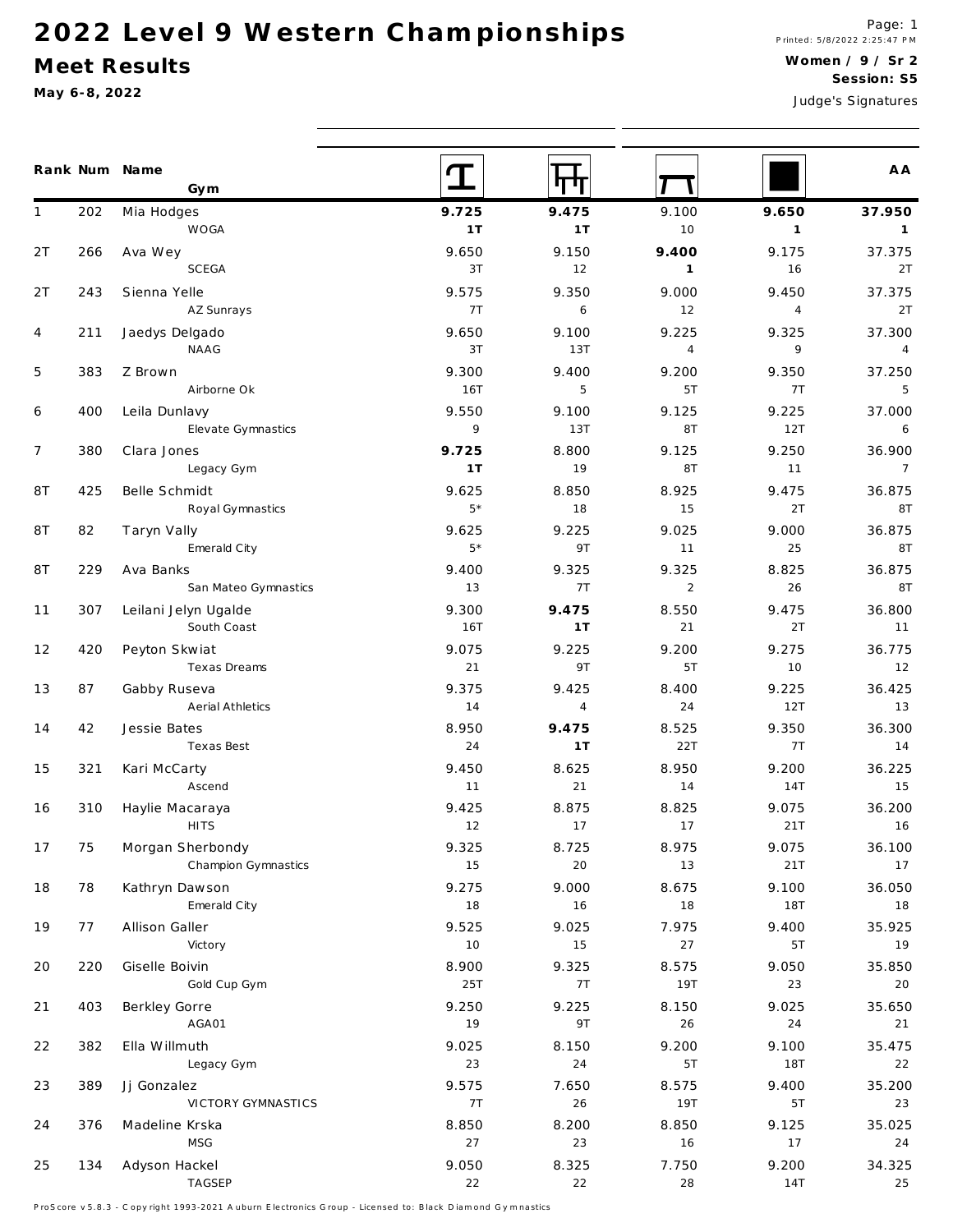### Meet Results

| Rank Num |    | Name<br>Gym            |       |       |       |       | A A    |
|----------|----|------------------------|-------|-------|-------|-------|--------|
| 26       | 83 | Laila Manley           | 9.150 | 7.700 | 8.200 | 9.100 | 34.150 |
|          |    | Liberty                | 20    | 25    | 25    | 18T   | 26     |
| 27       | 52 | Reese Clapper          | 8.900 | 7.450 | 8.525 | 8.600 | 33.475 |
|          |    | <b>EDGE Gymnastics</b> | 25T   | 27    | 22T   | 27    | 27     |
| 28       | 63 | Daniella Radicia       | 0.000 | 0.000 | 9.250 | 0.000 | 9.250  |
|          |    | Premier Gymnastics     | 28    | 28    | 3     | 28    | 28     |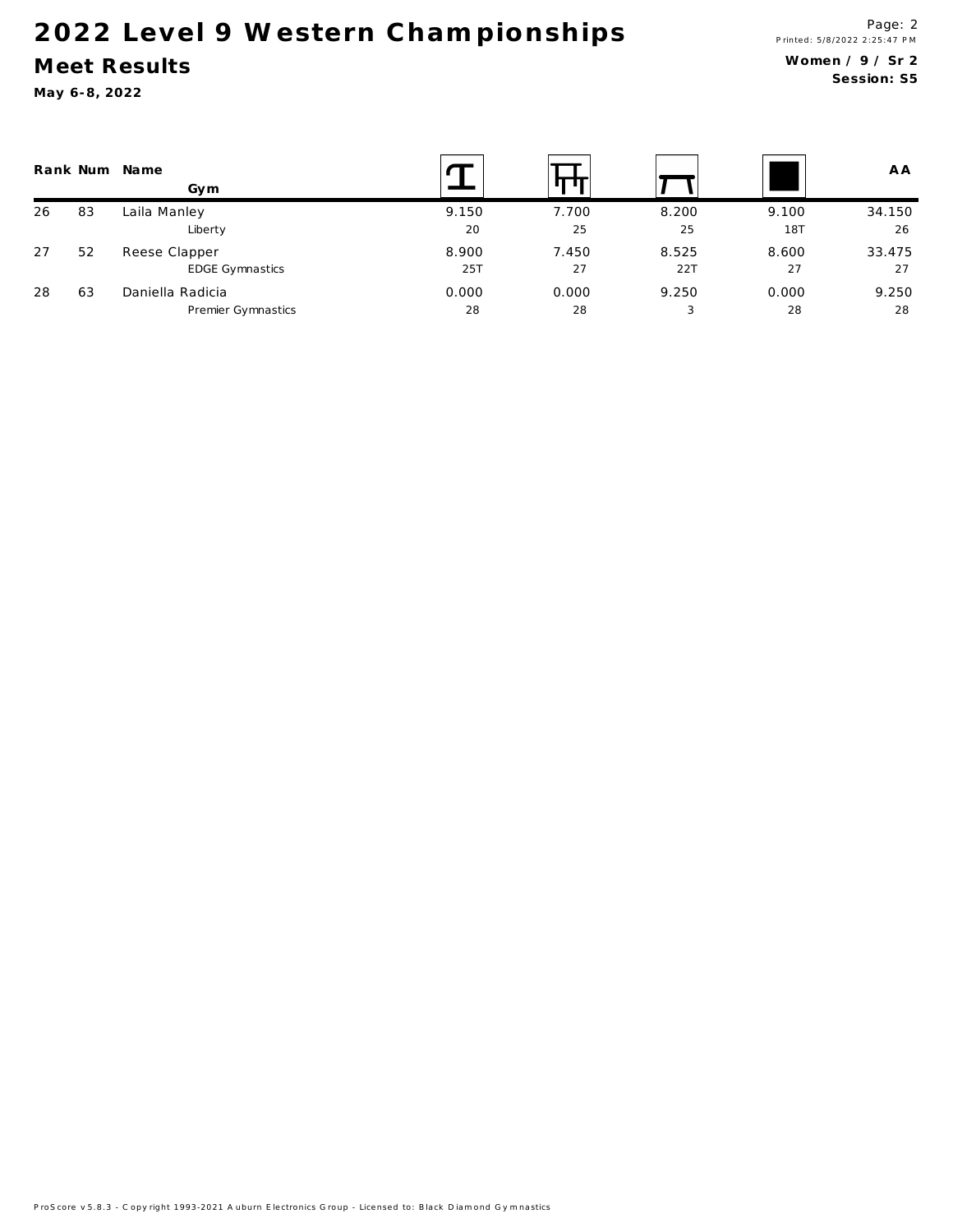#### Meet Results

May 6-8, 2022

|                |     | Rank Num Name    | Gym                     |                |                |                |                | A A             |
|----------------|-----|------------------|-------------------------|----------------|----------------|----------------|----------------|-----------------|
| $\mathbf{1}$   | 361 |                  | Kadence Stomberg        | 9.625          | 9.350          | 9.200          | 9.450          | 37.625          |
|                |     |                  | Flip For Me             | $\overline{7}$ | 8T             | 5              | $\overline{7}$ | $\overline{1}$  |
| $\overline{2}$ | 142 | Ashley Stoltz    |                         | 9.450          | 9.125          | 9.500          | 9.500          | 37.575          |
|                |     |                  | Twin City Twisters      | 13             | <b>14T</b>     | $\overline{1}$ | 5T             | $\overline{2}$  |
| 3              | 158 |                  | Gabriella Ponciroli     | 9.700          | 9.425          | 8.975          | 9.325          | 37.425          |
|                |     |                  | <b>SLGC</b>             | 1T             | 4T             | 11T            | 11             | $\mathbf{3}$    |
| 4              | 430 | Ella Collier     |                         | 9.550          | 9.350          | 8.950          | 9.550          | 37.400          |
|                |     |                  | Revolution              | <b>10T</b>     | 8T             | 14T            | 3T             | $\overline{4}$  |
| 5T             | 19  | Nia Naba         |                         | 9.675          | 9.425          | 8.850          | 9.350          | 37.300          |
|                |     |                  | <b>AIM Athletics TX</b> | 4T             | 4T             | 16             | 9T             | 5T              |
| 5T             | 70  | Verena Wong      |                         | 9.650          | 9.025          | 9.400          | 9.225          | 37.300          |
|                |     |                  | RG                      | 6              | 17             | $\overline{2}$ | 14T            | 5T              |
| $\overline{7}$ | 255 |                  | Patience Miyashiro      | 9.325          | 9.275          | 9.325          | 9.350          | 37.275          |
|                |     |                  | Precision               | <b>18T</b>     | 10             | $\overline{4}$ | 9T             | $7\overline{ }$ |
| 8              | 51  | Taylor Waldo     |                         | 9.350          | 9.400          | 8.975          | 9.425          | 37.150          |
|                |     |                  | Pinnacle Gym            | 16T            | $\overline{7}$ | 11T            | 8              | 8               |
| 9              | 267 |                  | Keoana Catanese         | 9.350          | 9.250          | 8.975          | 9.550          | 37.125          |
|                |     |                  | USA Illusions           | 16T            | 11             | 11T            | 3T             | $\overline{9}$  |
| 10T            | 50  | Payton Speciale  |                         | 9.325          | 9.525          | 8.800          | 9.300          | 36.950          |
|                |     |                  | Pinnacle Gym            | <b>18T</b>     | $\mathbf{1}$   | 17T            | 12T            | 10T             |
| 10T            | 387 | Jersie Arbon     |                         | 9.375          | 9.450          | 8.950          | 9.175          | 36.950          |
|                |     |                  | <b>BDSJ</b>             | 14T            | 3              | 14T            | <b>16T</b>     | <b>10T</b>      |
| 12             | 44  | Madison Semler   |                         | 9.200          | 9.425          | 9.000          | 9.300          | 36.925          |
|                |     |                  | Texas Best              | 24             | 4T             | 10             | 12T            | 12              |
| 13             | 304 | Lorrayne Gomez   |                         | 9.700          | 8.275          | 9.375          | 9.500          | 36.850          |
|                |     |                  | South Coast             | 1T             | 24             | $\mathbf{3}$   | 5T             | 13              |
| 14             | 68  | Maya Bhimani     |                         | 9.675          | 9.100          | 8.600          | 9.125          | 36.500          |
|                |     |                  | Top Flight              | 4T             | 16             | 21T            | 18             | 14              |
| 15             | 155 | Kate Henry       |                         | 9.600          | 8.750          | 9.075          | 9.025          | 36.450          |
|                |     |                  | <b>SLGC</b>             | 8T             | 20             | 6T             | 20             | 15              |
| 16             | 10  | Selah Villeneuve |                         | 9.500          | 9.125          | 8.725          | 9.000          | 36.350          |
|                |     |                  | GRGA                    | 12             | <b>14T</b>     | $19$           | 21             | 16              |
| 17T            | 398 | Kinlee Bare      |                         | 9.700          | 8.900          | 8.300          | 9.225          | 36.125          |
|                |     |                  | Bounce01                | 1T             | 18             | 26             | 14T            | 17T             |
| 17T            | 279 | Bri Baechle      |                         | 9.375          | 8.450          | 8.650          | 9.650          | 36.125          |
|                |     |                  | OC                      | 14T            | 23             | 20             | $\mathbf{1}$   | 17T             |
| 17T            | 354 | Rilynn Kastelic  |                         | 9.300          | 8.200          | 9.050          | 9.575          | 36.125          |
|                |     |                  | North Valley            | 21             | 26             | 9              | $\overline{2}$ | 17T             |
| 20             | 168 |                  | Isabella Wadding        | 9.550          | 9.500          | 8.500          | 8.550          | 36.100          |
|                |     |                  | Technique               | 10T            | $\overline{2}$ | 23             | 27             | 20              |
| 21             | 401 | Taylor Hall      |                         | 9.600          | 8.225          | 9.075          | 9.100          | 36.000          |
|                |     |                  | Rigert                  | 8T             | 25             | 6T             | 19             | 21              |
| 22             | 8   | Allie Haarklau   |                         | 9.325          | 9.175          | 8.600          | 8.775          | 35.875          |
|                |     |                  | GRGA                    | <b>18T</b>     | $13$           | 21T            | 25             | 22              |
| 23             | 308 | Charli Kennedy   |                         | 8.975          | 9.200          | 8.450          | 9.175          | 35.800          |
|                |     |                  | <b>HITS</b>             | 27             | 12             | 24             | <b>16T</b>     | 23              |
| 24             | 95  | Claudia Salazar  |                         | 9.275          | 8.775          | 8.375          | 8.625          | 35.050          |
|                |     |                  | CAPITAL CEDAR PARK      | 22             | 19             | 25             | 26             | 24              |
| 25             | 394 |                  | Makenzie Madsen         | 8.875          | 8.175          | 9.075          | 8.900          | 35.025          |
|                |     |                  | Mtn West Gym (ID)       | 28             | 27             | 6T             | 22T            | 25              |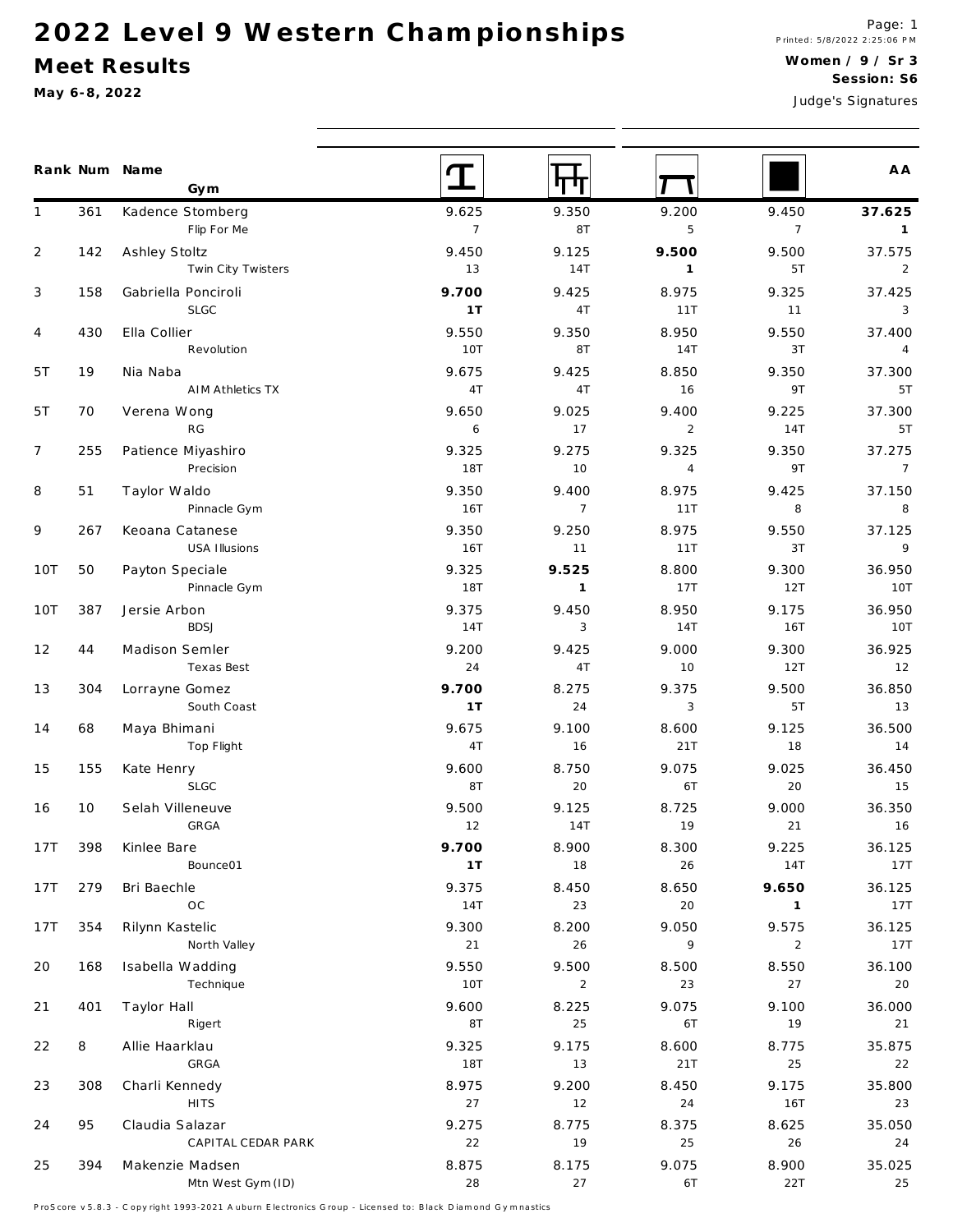### Meet Results

|    |     | Rank Num Name<br>Gym |       |       |       |       | A A    |
|----|-----|----------------------|-------|-------|-------|-------|--------|
| 26 | 386 | Lauren Rogers        | 9.075 | 8.700 | 8.250 | 8.900 | 34.925 |
|    |     | Airborne Ok          | 25    | 21    | 27    | 22T   | 26     |
| 27 | 163 | Emily Kenna          | 9.025 | 8.650 | 8.800 | 7.975 | 34.450 |
|    |     | <b>NET</b>           | 26    | 22    | 17T   | 28    | 27     |
| 28 | 416 | Mira Fowler          | 9.225 | 7.250 | 6.950 | 8.800 | 32.225 |
|    |     | Mismo                | 23    | 28    | 28    | 24    | 28     |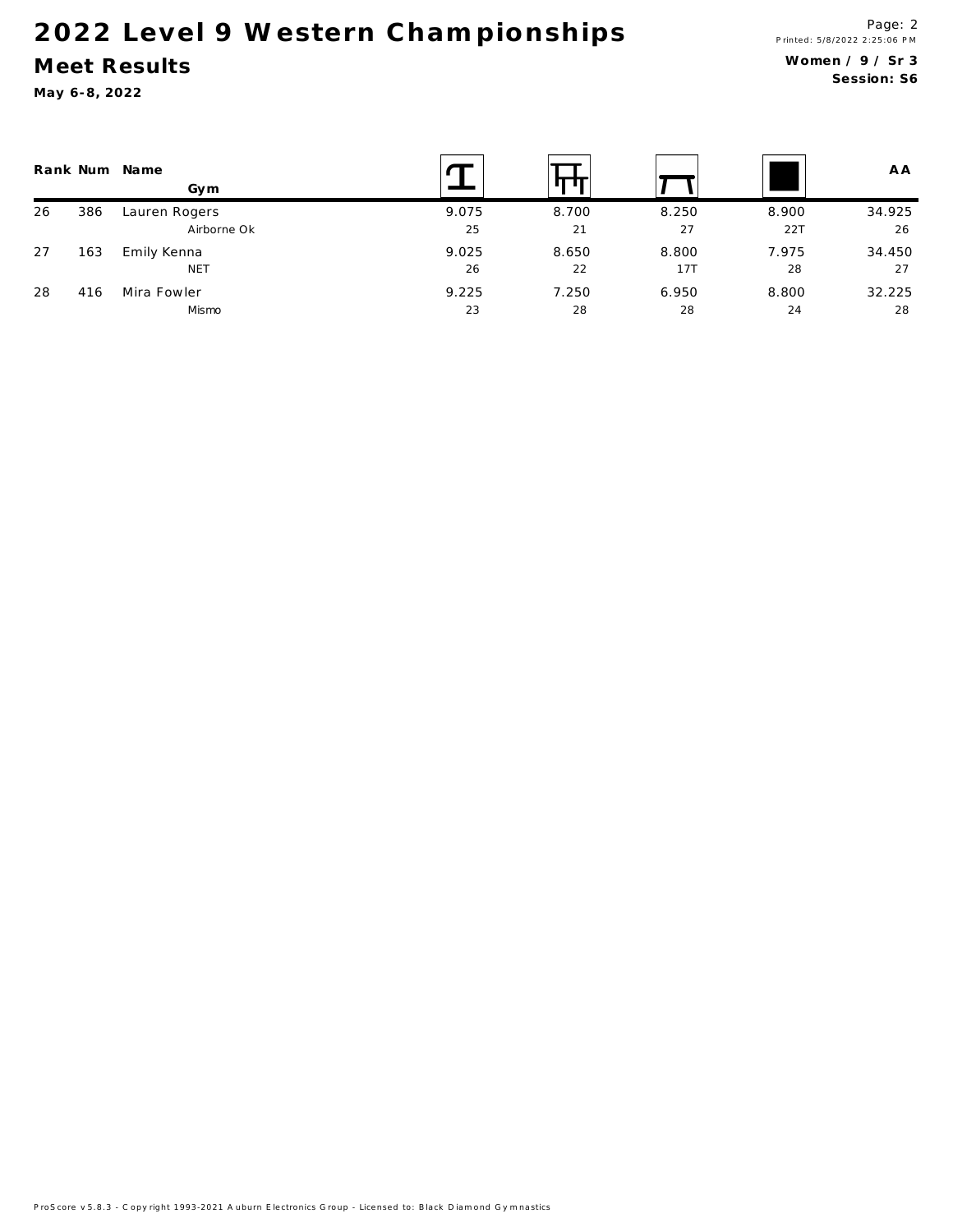#### Meet Results

|                |     | Rank Num Name<br>Gym  |                |              |                |                | A A            |
|----------------|-----|-----------------------|----------------|--------------|----------------|----------------|----------------|
| $\mathbf{1}$   | 196 | Dezi Boykin           | 9.900          | 9.500        | 9.475          | 9.750          | 38.625         |
|                |     | Gymcats               | $\mathbf{1}$   | 5T           | $\overline{2}$ | $\mathbf{1}$   | $\overline{1}$ |
| $\overline{2}$ | 91  | Chloe Womeldorph      | 9.575          | 9.600        | 9.500          | 9.700          | 38.375         |
|                |     | Empire01              | 8T             | 2T           | $\mathbf{1}$   | 2T             | $\overline{2}$ |
| 3              | 129 | Stella Ebbing         | 9.400          | 9.625        | 9.275          | 9.700          | 38.000         |
|                |     | Naydenov              | <b>16T</b>     | $\mathbf{1}$ | 5              | 2T             | $\mathbf{3}$   |
| 4              | 104 | Katy Hullum           | 9.450          | 9.325        | 9.300          | 9.500          | 37.575         |
|                |     | Metroplex Gymnastics  | 12             | 9            | $\overline{4}$ | 5              | $\overline{4}$ |
| 5              | 293 | Olivia Lodge          | 9.575          | 9.300        | 9.200          | 9.400          | 37.475         |
|                |     | <b>Bronco Elite</b>   | 8T             | 10           | 8              | 8T             | 5              |
| 6T             | 342 | Annie Murray          | 9.625          | 9.600        | 8.500          | 9.325          | 37.050         |
|                |     | Metropolitan          | 5T             | 2T           | 24             | 10             | 6T             |
| 6 T            | 6   | Kate Clairmont        | 9.550          | 9.275        | 9.100          | 9.125          | 37.050         |
|                |     | GRGA                  | 11             | 11           | <b>10T</b>     | 15T            | 6T             |
| 8              | 118 | Sophia O'Sullivan     | 9.650          | 8.800        | 8.950          | 9.525          | 36.925         |
|                |     | <b>IGN</b>            | $\sqrt{4}$     | 21T          | 14             | $\overline{4}$ | 8              |
| 9              | 345 | Kaelee Wong           | 9.600          | 9.500        | 8.625          | 9.125          | 36.850         |
|                |     | Metropolitan          | $\overline{7}$ | 5T           | 21             | 15T            | $\overline{9}$ |
| 10             | 152 | Lauren Burt           | 9.800          | 8.925        | 8.900          | 9.200          | 36.825         |
|                |     | <b>DSG Gymnastics</b> | $\overline{2}$ | <b>18T</b>   | 17             | 14             | 10             |
| 11             | 98  | Carly Kliewer         | 9.100          | 9.250        | 9.225          | 9.050          | 36.625         |
|                |     | GO USA                | 28             | 12T          | $\overline{7}$ | <b>18T</b>     | 11             |
| 12             | 9   | Kat Trest             | 9.350          | 8.600        | 9.150          | 9.475          | 36.575         |
|                |     | GRGA                  | 19T            | 28           | 9              | 6T             | 12             |
| 13             | 156 | Kate Nuzbach          | 9.425          | 9.100        | 9.100          | 8.925          | 36.550         |
|                |     | <b>SLGC</b>           | 13T            | 15           | <b>10T</b>     | 21             | 13             |
| 14             | 122 | Leah Doolittle        | 9.300          | 9.250        | 8.650          | 9.125          | 36.325         |
|                |     | <b>TC</b>             | 22T            | 12T          | 20             | 15T            | 14             |
| 15             | 301 | Madison Kelly         | 9.575          | 8.925        | 9.100          | 8.675          | 36.275         |
|                |     | DGA                   | 8T             | 18T          | <b>10T</b>     | 25             | 15             |
| 16             | 148 | Kyleigh Ghanbari      | 9.425          | 8.975        | 8.725          | 9.050          | 36.175         |
|                |     | Beaumont gymnastics   | 13T            | 17           | 18             | <b>18T</b>     | 16             |
| 17T            | 120 | Anna Bacott           | 9.050          | 8.675        | 8.925          | 9.475          | 36.125         |
|                |     | TC                    | 29             | 27           | 15T            | 6T             | 17T            |
| 17T            | 406 | Maliyah James         | 9.425          | 8.700        | 9.250          | 8.750          | 36.125         |
|                |     | Flight School         | 13T            | 26           | 6              | 24             | 17T            |
| 19T            | 28  | Raina Eghbalyans      | 9.175          | 9.025        | 9.325          | 8.400          | 35.925         |
|                |     | Gymnastics Unlimited  | 24             | 16           | 3              | 29             | 19T            |
| 19T            | 237 | Cara Wong             | 9.150          | 9.125        | 8.425          | 9.225          | 35.925         |
|                |     | EGA                   | 25             | 14           | $2\sqrt{5}$    | 13             | 19T            |
| 21             | 215 | Rebecca Holloway      | 9.400          | 8.575        | 9.000          | 8.900          | 35.875         |
|                |     | Cypress Huffmesiter   | 16T            | 29           | 13             | 22             | 21             |
| 22T            | 5   | Kaycee Calliguri      | 9.350          | 9.500        | 8.375          | 8.625          | 35.850         |
|                |     | GRGA                  | 19T            | 5T           | $26\,$         | 26T            | 22T            |
| 22T            | 166 | Jamie Mullins         | 9.125          | 8.800        | 8.675          | 9.250          | 35.850         |
|                |     | Technique             | 26T            | 21T          | 19             | 12             | 22T            |
| 24             | 14  | Reagan Terry          | 9.375          | 8.800        | 8.350          | 9.275          | 35.800         |
|                |     | CGSU                  | 18             | 21T          | 27             | 11             | 24             |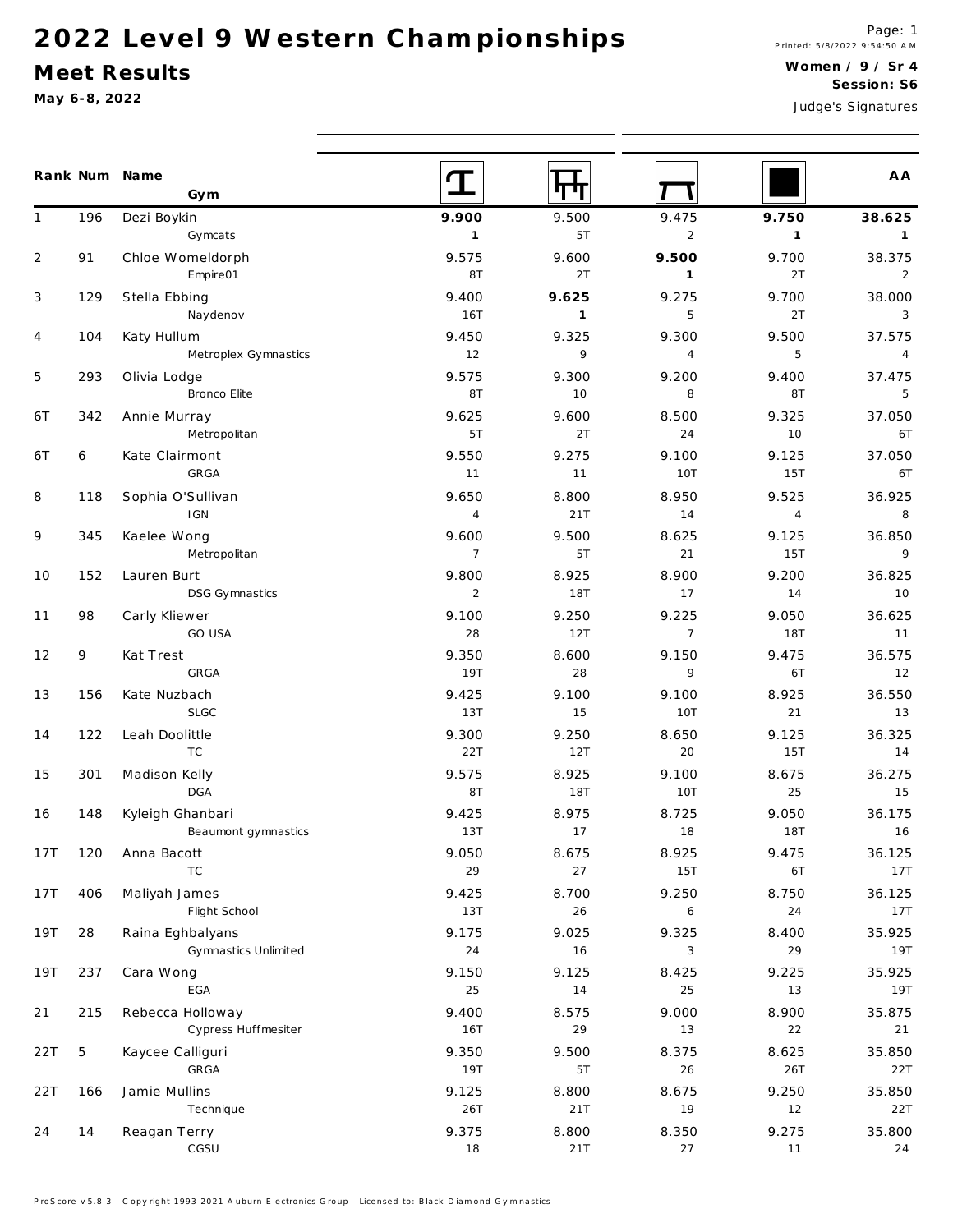#### Meet Results

| Rank Num |     | Name<br>Gym        |       |       |       |       | A A    |
|----------|-----|--------------------|-------|-------|-------|-------|--------|
| 25       | 441 | Kylee Carlson      | 8.350 | 9.375 | 8.550 | 9.400 | 35.675 |
|          |     | CRG                | 30    | 8     | 23    | 8T    | 25     |
| 26       | 86  | Hannah Ross        | 9.625 | 8.300 | 8.925 | 8.625 | 35.475 |
|          |     | Aerial Athletics   | 5T    | 30    | 15T   | 26T   | 26     |
| 27       | 316 | Izzie Hrabovsky    | 9.300 | 8.850 | 8.225 | 9.000 | 35.375 |
|          |     | <b>SMG</b>         | 22T   | 20    | 28    | 20    | 27     |
| 28       | 340 | Addison Day-Esson  | 9.325 | 8.800 | 8.575 | 8.600 | 35.300 |
|          |     | Metropolitan       | 21    | 21T   | 22    | 28    | 28     |
| 29       | 393 | Melanie Doroshenko | 9.700 | 8.800 | 7.700 | 8.850 | 35.050 |
|          |     | Mtn West Gym (ID)  | 3     | 21T   | 29    | 23    | 29     |
| 30       | 126 | Isabella Abrahams  | 9.125 | 9.600 | 7.500 | 0.000 | 26.225 |
|          |     | <b>SCATS</b>       | 26T   | 2T    | 30    | 30    | 30     |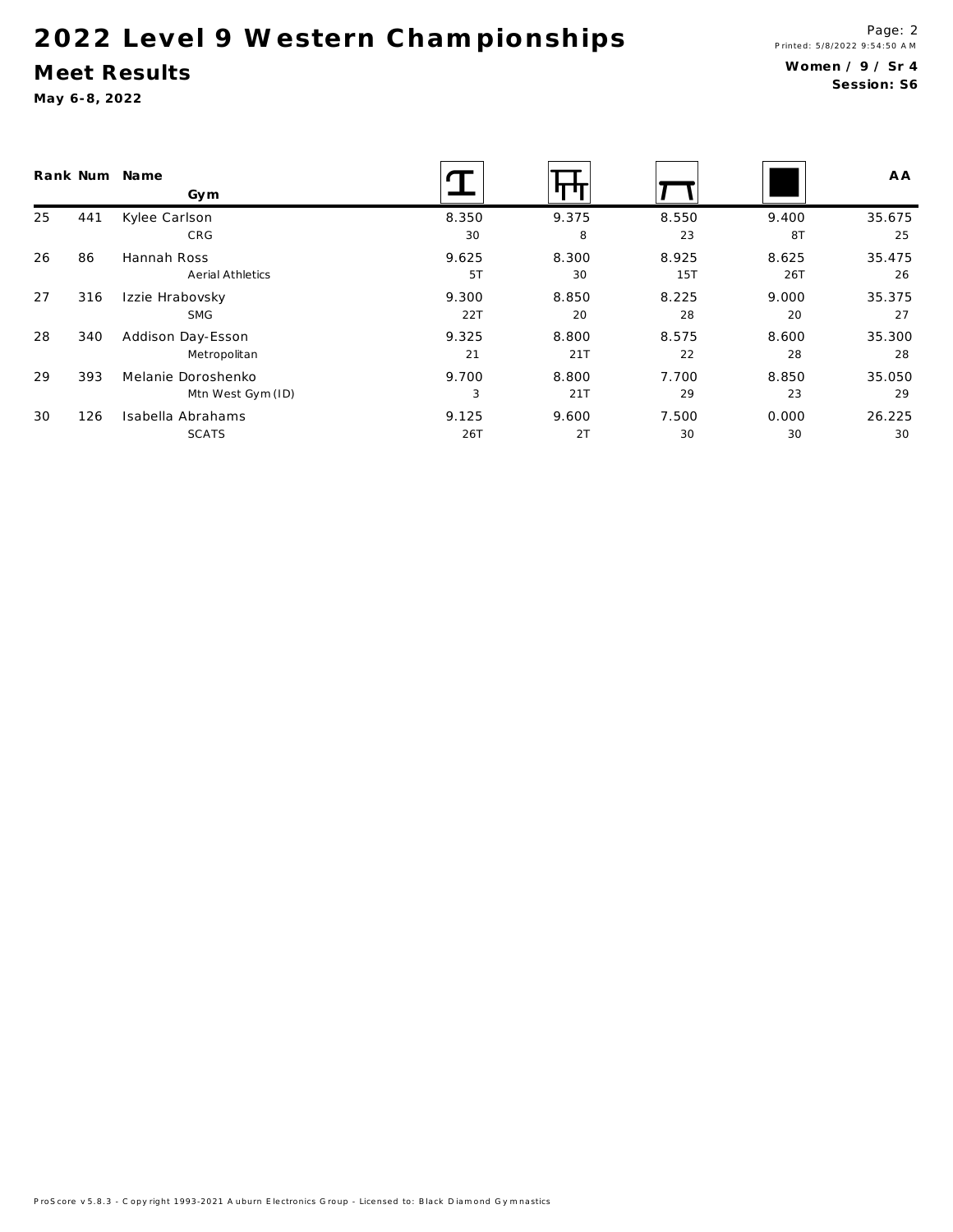#### Meet Results

May 6-8, 2022

|                |     | Rank Num Name<br>Gym |                | गण             |                |                | A A            |
|----------------|-----|----------------------|----------------|----------------|----------------|----------------|----------------|
| 1              | 424 | Riley Maness         | 9.525          | 9.600          | 9.625          | 9.400          | 38.150         |
|                |     | Royal Gymnastics     | 8              | $\mathbf{1}$   | $\mathbf{1}$   | $\overline{4}$ | $\mathbf{1}$   |
| $\overline{2}$ | 49  | Lia Long             | 9.325          | 9.325          | 8.975          | 9.450          | 37.075         |
|                |     | Pinnacle Gym         | 15T            | 7T             | 9              | $\overline{2}$ | 2              |
| 3              | 322 | Leya Naumchuk        | 9.700          | 9.300          | 9.050          | 8.975          | 37.025         |
|                |     | Ascend               | $\mathbf{1}$   | 9T             | 8              | 18             | 3              |
| 4 T            | 224 | Lucy Lott            | 9.475          | 9.275          | 8.725          | 9.425          | 36.900         |
|                |     | Gold Cup Gym         | 9T             | 11             | 14T            | $\mathbf{3}$   | 4T             |
| 4 T            | 421 | Kaylynn Trang        | 9.325          | 8.700          | 9.400          | 9.475          | 36.900         |
|                |     | Texas Dreams         | 15T            | 16T            | 3T             | $\overline{1}$ | 4T             |
| 6              | 150 | Emmy Graff           | 9.200          | 9.550          | 8.650          | 9.375          | 36.775         |
|                |     | Premier Gym          | 19T            | 2T             | 16             | 5T             | 6              |
| $\overline{7}$ | 356 | Kristin Rolfe        | 9.600          | 8.825          | 9.150          | 9.125          | 36.700         |
|                |     | The Klub Gymnastics  | 4T             | 15             | $\overline{7}$ | 14             | $\overline{7}$ |
| 8              | 377 | Catherine Abler      | 9.625          | 8.150          | 9.425          | 9.350          | 36.550         |
|                |     | Legacy Gym           | 3              | 24             | 2              | $\overline{7}$ | 8              |
| 9              | 330 | Rachel Welch         | 9.575          | 8.475          | 9.400          | 9.000          | 36.450         |
|                |     | Chow's               | 6              | 21             | 3T             | 17             | 9              |
| 10T            | 174 | Brandi Kikuno        | 9.600          | 8.975          | 9.225          | 8.575          | 36.375         |
|                |     | Mission Valley       | 4T             | 13T            | 6              | 23             | 10T            |
| 10T            | 300 | Emily West           | 9.150          | 9.325          | 8.600          | 9.300          | 36.375         |
|                |     | Classic01            | 23T            | 7T             | <b>18T</b>     | $8*$           | 10T            |
| 10T            | 239 | Gabriella Yu         | 9.100          | 9.250          | 8.725          | 9.300          | 36.375         |
|                |     | Bay Island           | 27             | 12             | 14T            | $8*$           | 10T            |
| 13             | 130 | Delaney Fiscu        | 9.375          | 9.400          | 8.400          | 9.025          | 36.200         |
|                |     | Naydenov             | 12T            | $\overline{4}$ | 21             | 16             | 13             |
| 14             | 241 | Caitlyn Gross        | 9.200          | 9.550          | 8.200          | 9.225          | 36.175         |
|                |     | AZ Sunrays           | 19T            | 2T             | 26T            | <b>10T</b>     | 14             |
| 15             | 153 | Ava Bauman           | 9.475          | 8.550          | 8.825          | 9.225          | 36.075         |
|                |     | SLGC                 | 9T             | 19T            | <b>10T</b>     | 10T            | 15             |
| 16             | 45  | Tanisha Shah         | 9.200          | 9.375          | 8.200          | 8.950          | 35.725         |
|                |     | Texas Best           | 19T            | 5              | 26T            | 19             | 16             |
| 17             | 210 | Misa Decker          | 9.550          | 8.700          | 8.300          | 9.100          | 35.650         |
|                |     | NAAG                 | $\overline{7}$ | 16T            | 23             | 15             | 17             |
| 18T            | 372 | Avah Reichow         | 9.400          | 9.300          | 9.275          | 7.575          | 35.550         |
|                |     | Accel Gym            | 11             | 9T             | 5              | $2\,8$         | 18T            |
| 18T            | 136 | Gabby Kraft          | 9.375          | 9.350          | 8.800          | 8.025          | 35.550         |
|                |     | TAGSEP               | 12T            | 6              | 12             | $26\,$         | 18T            |
| 20             | 159 | Alli Robben          | 9.675          | 8.050          | 8.250          | 9.375          | 35.350         |
|                |     | <b>SLGC</b>          | $\overline{2}$ | 25             | 24T            | 5T             | 20             |
| 21             | 173 | Onya Kretchman       | 9.125          | 8.275          | 8.600          | 9.175          | 35.175         |
|                |     | AGG                  | 25T            | 22             | 18T            | 12T            | 21             |
| 22             | 373 | Hannah Milne         | 9.150          | 7.875          | 8.825          | 9.175          | 35.025         |
|                |     | TISA                 | 23T            | 28             | 10T            | 12T            | 22             |
| 23             | 84  | Jasmine Oune         | 9.200          | 8.600          | 8.250          | 8.750          | 34.800         |
|                |     | Acrotex Round Rock   | 19T            | 18             | 24T            | 21             | 23             |
| 24T            | 147 | Payge Palmer         | 9.350          | 8.975          | 7.900          | 8.500          | 34.725         |
|                |     | OGC                  | 14             | 13T            | 28             | 24             | 24T            |
| 24T            | 69  | Taylor Tugaoen       | 9.325          | 7.900          | 8.775          | 8.725          | 34.725         |
|                |     | RG                   | 15T            | 27             | 13             | 22             | 24T            |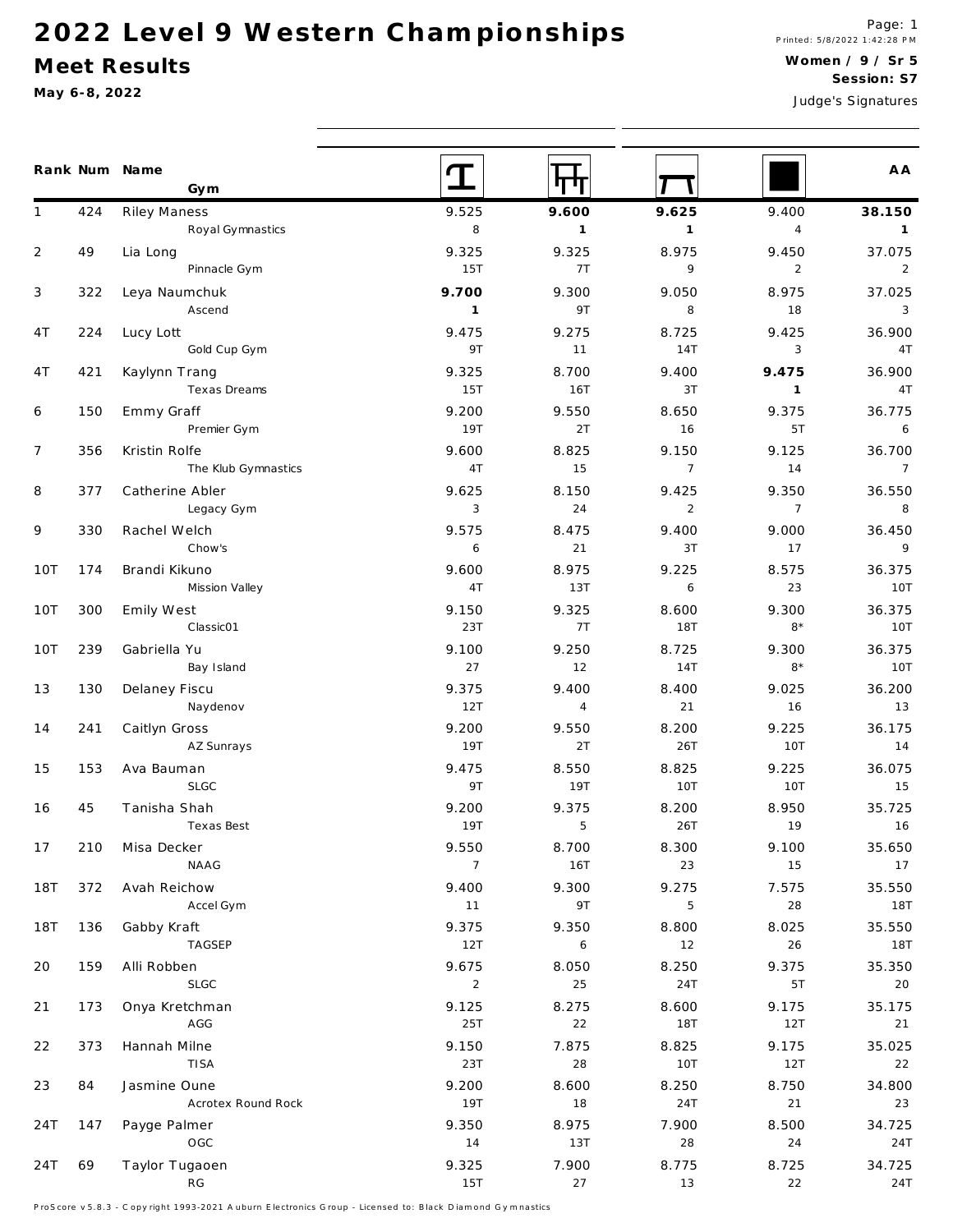### Meet Results

| Rank Num |     | Name<br>Gym          |       |       |       |       | A A    |
|----------|-----|----------------------|-------|-------|-------|-------|--------|
| 26       | 453 | Alyssabella Teixeira | 9.300 | 8.550 | 8.375 | 8.350 | 34.575 |
|          |     | CCGI                 | 18    | 19T   | 22    | 25    | 26     |
| 27       | 151 | Cassidy Jacobs       | 9.050 | 8.000 | 8.425 | 8.875 | 34.350 |
|          |     | Premier Gym          | 28    | 26    | 20    | 20    | 27     |
| 28       | 434 | Tobbie Mince         | 9.125 | 8.200 | 8.625 | 7.900 | 33.850 |
|          |     | Zenith West          | 25T   | 23    | 17    | 27    | 28     |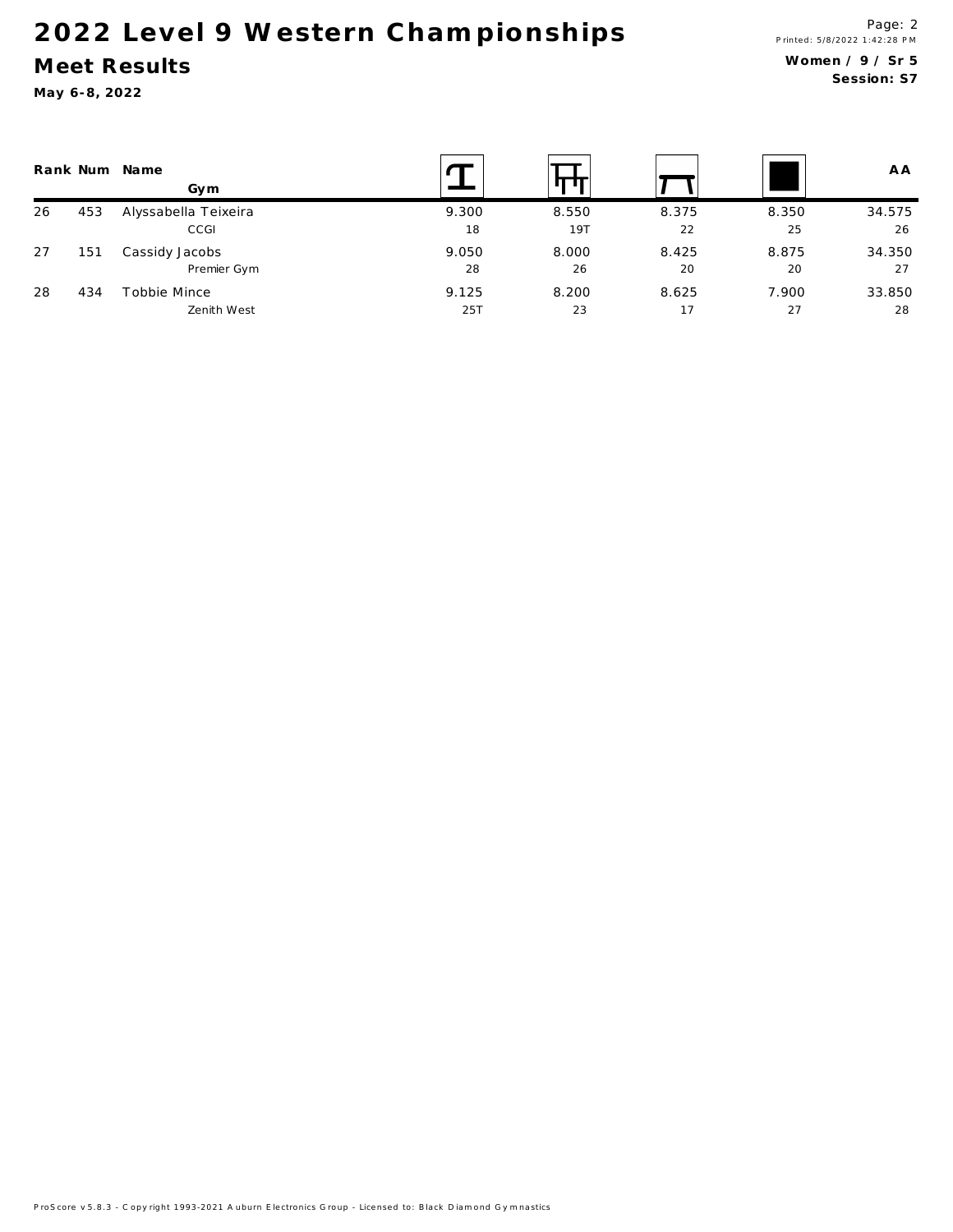#### Meet Results

May 6-8, 2022

|                |                | Rank Num Name<br>Gym         |                     |                |                |                | A A                  |
|----------------|----------------|------------------------------|---------------------|----------------|----------------|----------------|----------------------|
| 1              | 479            | Nya Samora                   | 9.725               | 9.500          | 9.450          | 9.400          | 38.075               |
|                |                | Olympus                      | 2T                  | $\overline{2}$ | $\mathbf{1}$   | 8T             | $\overline{1}$       |
| $\overline{2}$ | 30             | Jadyn Harsh                  | 9.700               | 9.475          | 9.350          | 9.475          | 38.000               |
|                |                | Bold                         | 4T                  | 3T             | 3              | $\overline{4}$ | 2                    |
| 3              | 265            | Savannah Poulos              | 9.475               | 9.350          | 9.375          | 9.525          | 37.725               |
|                |                | SCEGA                        | 11                  | 6T             | $\overline{2}$ | 3              | $\overline{3}$       |
| 4              | 423            | <b>Tess Munns</b>            | 9.700               | 9.475          | 8.650          | 9.625          | 37.450               |
|                |                | Cache Elite                  | 4T                  | 3T             | 18             | $\mathbf{1}$   | $\overline{4}$       |
| 5              | 102            | Jailyn Anderson              | 9.700               | 8.975          | 9.275          | 9.425          | 37.375               |
|                |                | Metroplex Gymnastics         | 4T                  | 13             | 5              | 6T             | $5^{\circ}$          |
| 6              | 335            | Emily Countryman             | 9.600               | 9.050          | 9.000          | 9.400          | 37.050               |
|                |                | Arizona Dynamics             | $\overline{7}$      | 11T            | 10T            | 8T             | $6\overline{6}$      |
| $\overline{7}$ | 105            | Margo Jackson                | 9.800               | 9.050          | 8.800          | 9.325          | 36.975               |
|                |                | Metroplex Gymnastics         | $\mathbf{1}$        | 11T            | 15             | 13             | $\overline{7}$       |
| 8              | 426            | Anna Fox                     | 9.725               | 9.525          | 9.175          | 8.475          | 36.900               |
|                |                | SWAG                         | 2T                  | $\mathbf{1}$   | 8              | 25             | 8                    |
| 9              | 177            | Cadence Cordova              | 9.400<br>12T        | 9.325<br>8     | 8.925<br>12    | 9.175          | 36.825<br>9          |
|                |                | Wings gym                    |                     |                |                | 15             |                      |
| 10T            | 13             | Brooklyn Ross<br>CGSU        | 9.400<br>12T        | 8.850<br>17T   | 9.125<br>9     | 9.300<br>14    | 36.675<br><b>10T</b> |
|                |                |                              |                     |                |                |                |                      |
| 10T            | 384            | Payton Greene<br>Airborne Ok | 9.300<br><b>16T</b> | 9.125<br>9     | 9.250<br>6     | 9.000<br>18    | 36.675<br>10T        |
| 12             | 438            |                              | 9.550               | 8.875          | 8.900          | 9.150          | 36.475               |
|                |                | Emily Hernandez<br>Majestic  | 8T                  | 15T            | 13             | 16             | 12                   |
| 13             | 213            | Reagan McNamer               | 9.400               | 9.400          | 8.275          | 9.375          | 36.450               |
|                |                | Flames Gymnastics            | 12T                 | 5              | 23             | 10             | 13                   |
| 14             | $\overline{2}$ | Madysen Diskerud             | 9.300               | 9.350          | 8.400          | 9.350          | 36.400               |
|                |                | KAATS                        | <b>16T</b>          | 6T             | 22             | 11T            | 14                   |
| 15             | 119            | Ella Rieck                   | 9.250               | 8.950          | 8.525          | 9.425          | 36.150               |
|                |                | <b>IGN</b>                   | 19                  | 14             | 20T            | 6T             | 15                   |
| 16             | 405            | Lauren Greene                | 9.275               | 8.550          | 8.675          | 9.550          | 36.050               |
|                |                | Flight School                | 18                  | 22             | <b>16T</b>     | $\overline{2}$ | 16                   |
| 17             | 296            | Grace Gerster                | 9.525               | 7.650          | 9.325          | 9.100          | 35.600               |
|                |                | IGM Gymnastics               | 10                  | 25             | $\overline{4}$ | 17             | 17                   |
| 18             | 334            | Taylor Jackson               | 9.175               | 8.850          | 9.000          | 8.225          | 35.250               |
|                |                | Browns                       | 20T                 | 17T            | <b>10T</b>     | 27             | 18                   |
| 19             | 292            | Kylie Gillman                | 9.150               | 8.875          | 8.000          | 8.900          | 34.925               |
|                |                | Dynamic                      | 23                  | 15T            | 25             | 20T            | 19                   |
| 20             | 225            | Kaira Romero                 | 9.175               | 9.100          | 7.550          | 8.950          | 34.775               |
|                |                | Gold Cup Gym                 | 20T                 | 10             | $2\,8$         | 19             | 20                   |
| 21             | 37             | Katie Spell                  | 9.100               | 8.725          | 7.850          | 8.900          | 34.575               |
|                |                | Precision Gym                | 25                  | 19             | 26             | 20T            | 21                   |
| 22             | 193            | Reese Craven                 | 9.125               | 8.225          | 8.675          | 8.525          | 34.550               |
|                |                | <b>JAX GYM</b>               | $2\,4$              | 24             | 16T            | 24             | 22                   |
| 23             | 309            | Macie Lum                    | 9.175               | 8.300          | 8.825          | 8.175          | 34.475               |
|                |                | <b>HITS</b>                  | 20T                 | 23             | 14             | $2\,8$         | 23                   |
| 24             | 21             | Jillian Adam                 | 9.325               | 6.500          | 9.200          | 9.350          | 34.375               |
|                |                | TNT - WI                     | 15                  | 28             | $\overline{7}$ | 11T            | 24                   |
| 25             | 402            | Sydney Hildebrandt           | 8.325               | 8.600          | 8.550          | 8.800          | 34.275               |
|                |                | <b>IGNW</b>                  | 27                  | 21             | 19             | 22             | 25                   |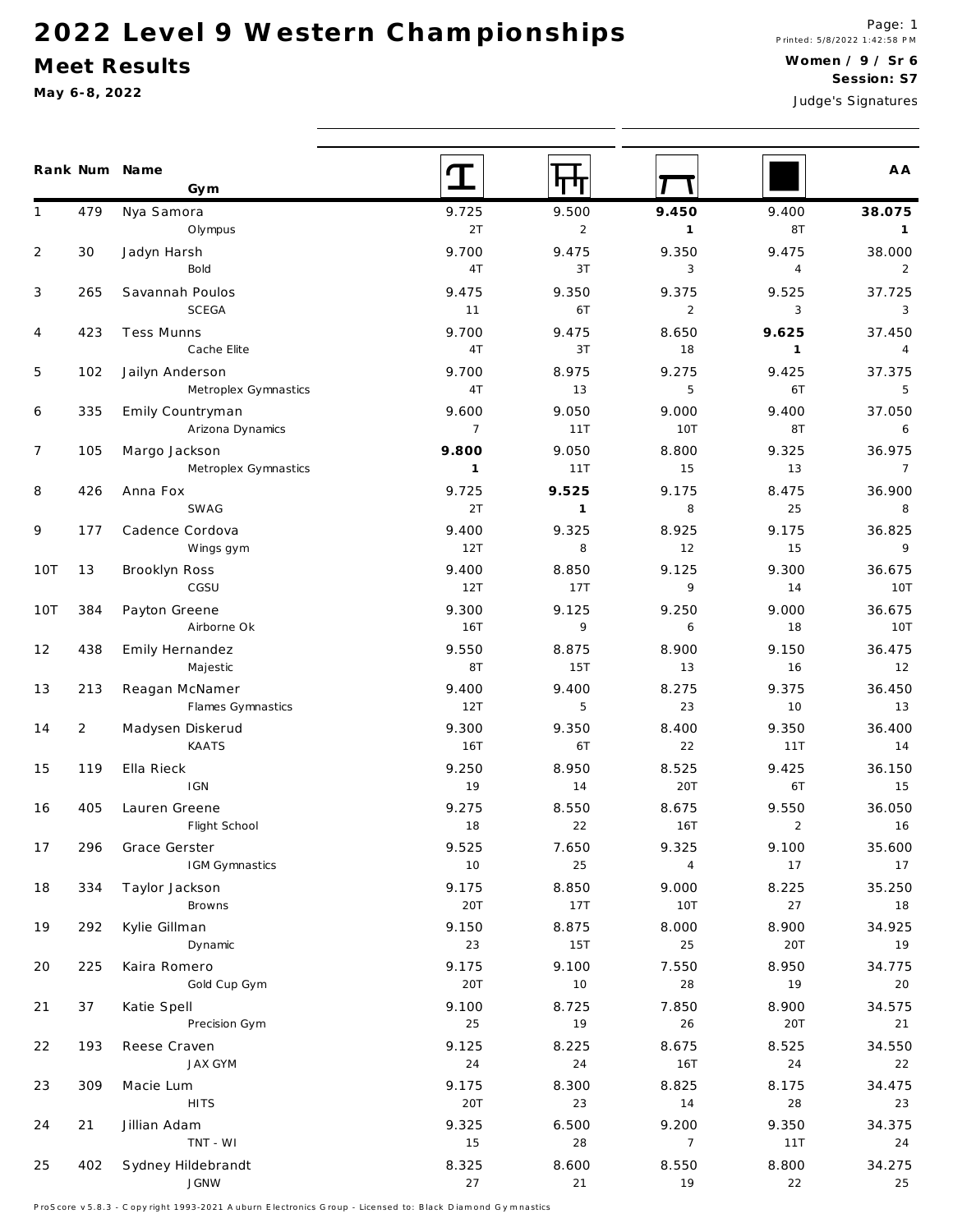### Meet Results

|    |     | Rank Num Name<br>Gym |       |       |       |       | A A    |
|----|-----|----------------------|-------|-------|-------|-------|--------|
| 26 | 27  | Kylie Davis          | 9.550 | 7.600 | 7.625 | 9.450 | 34.225 |
|    |     | Gymnastics Unlimited | 8T    | 26    | 27    | 5     | 26     |
| 27 | 59  | Eleanor Dow          | 8.075 | 8.700 | 8.525 | 8.350 | 33.650 |
|    |     | <b>HGC</b>           | 28    | 20    | 20T   | 26    | 27     |
| 28 | 278 | Peyton Andell        | 8.750 | 6.750 | 8.125 | 8.725 | 32.350 |
|    |     | OC.                  | 26    | 27    | 24    | 23    | 28     |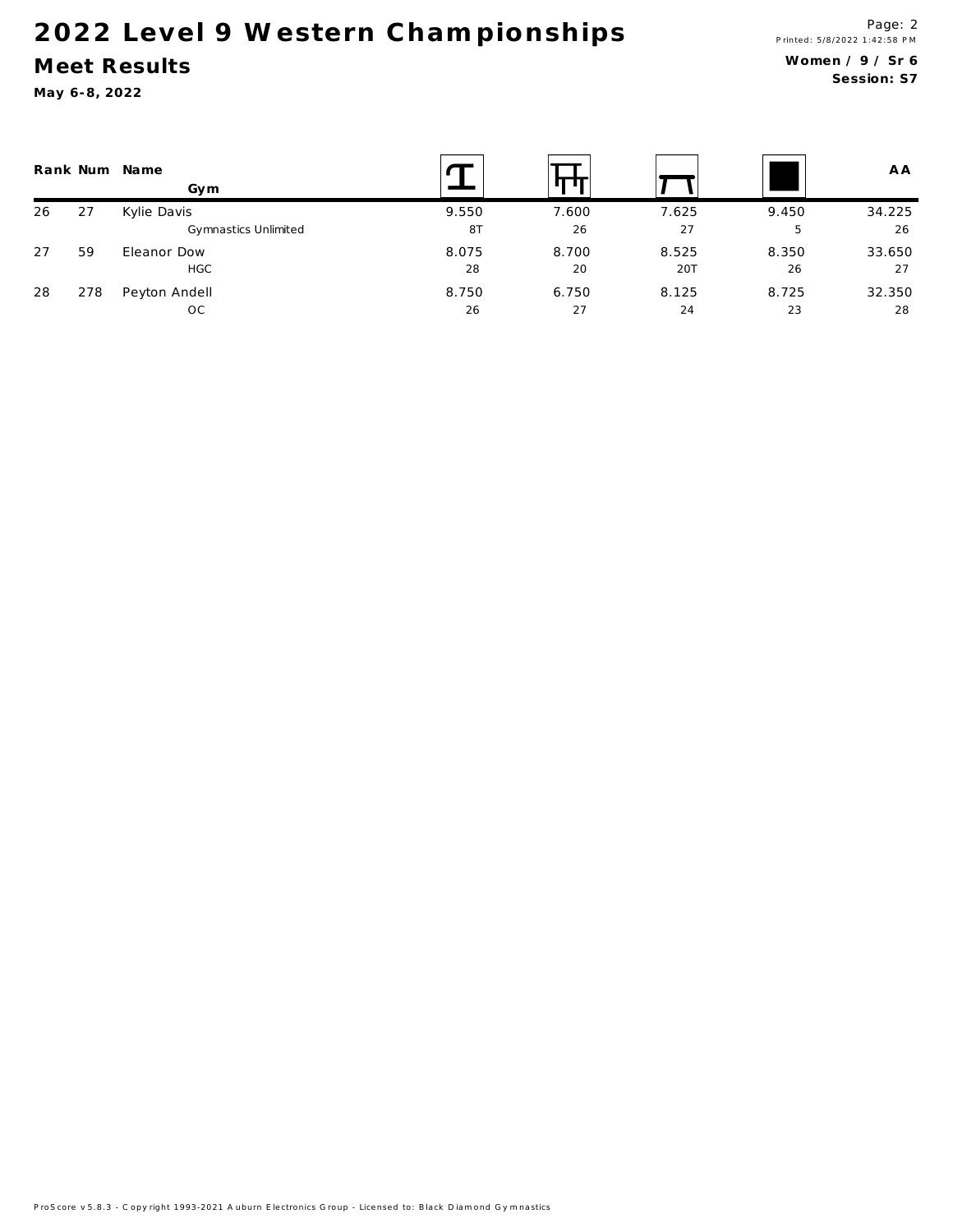### Meet Results

|                |     | Rank Num Name<br>Gym               |                         |                         |                         |                         | A A                       |
|----------------|-----|------------------------------------|-------------------------|-------------------------|-------------------------|-------------------------|---------------------------|
| $\mathbf{1}$   | 257 | Emi Haniu                          | 9.325                   | 9.475                   | 9.550                   | 9.525                   | 37.875                    |
|                |     | Gym East                           | $14$                    | $\overline{2}$          | $\overline{1}$          | $\overline{2}$          | $\overline{1}$            |
| $\overline{2}$ | 167 | Jacquelyn Sansone<br>Technique     | 9.625<br>$\overline{2}$ | 9.450<br>$\sqrt{3}$     | 8.850<br>7T             | 9.500<br>3              | 37.425<br>$\overline{2}$  |
| 3              | 318 | Victoria Kramer<br>Ascend          | 9.600<br>3T             | 8.950<br>10             | 8.775<br>11             | 9.425<br>$\overline{7}$ | 36.750<br>3               |
| 4              | 100 | Camden Murphy<br>GO USA            | 9.500<br>8T             | 8.925<br>11T            | 8.750<br>12             | 9.550<br>$\mathbf{1}$   | 36.725<br>$\overline{4}$  |
| 5              | 346 | Kealey King<br>Ultimate ok         | 9.500<br>8T             | 8.900<br>14             | 9.200<br>3T             | 9.000<br>20T            | 36.600<br>$5\phantom{.0}$ |
| 6              | 439 | Amy Fridley                        | 9.650                   | 8.925                   | 8.975                   | 9.025                   | 36.575                    |
|                |     | WEG                                | $\mathbf{1}$            | 11T                     | $\boldsymbol{6}$        | 19                      | $\overline{6}$            |
| $\overline{7}$ | 79  | Jordan Lu<br>Emerald City          | 9.525<br>$\overline{7}$ | 8.850<br>15             | 9.375<br>$\overline{2}$ | 8.800<br>26             | 36.550<br>$7\overline{ }$ |
| 8              | 392 | Alydia McCormick                   | 9.275                   | 9.250                   | 8.650                   | 9.300                   | 36.475                    |
|                |     | AZ Dreams                          | 17T                     | 6                       | 17                      | 11                      | $\, 8$                    |
| 9              | 236 | Kajsa Thrawl                       | 9.350                   | 9.050                   | 8.850                   | 9.200                   | 36.450                    |
|                |     | Tags South                         | $13$                    | 9                       | 7T                      | 13T                     | $\overline{9}$            |
| 10             | 390 | Talia Tashoff<br>TRC South         | 9.300<br>15T            | 8.450<br>22             | 9.200<br>3T             | 9.475<br>$\overline{4}$ | 36.425<br>10              |
| 11             | 178 | Katarina Delgado<br>Wings gym      | 9.600<br>3T             | 9.225<br>$\overline{7}$ | 8.250<br>23             | 9.275<br>12             | 36.350<br>11              |
| 12             | 76  | Bella Smith<br><b>TNT</b>          | 9.025<br>25             | 9.275<br>$\sqrt{5}$     | 8.675<br>15T            | 9.350<br>9T             | 36.325<br>12              |
| 13             | 60  | Hannah Stein                       | 9.275                   | 8.775                   | 8.700                   | 9.450                   | 36.200                    |
|                |     | HGC                                | 17T                     | 16                      | 14                      | 5T                      | 13                        |
| 14             | 256 | Kaylee Paige<br>Precision          | 9.600<br>3T             | 9.650<br>$\mathbf{1}$   | 7.500<br>27             | 9.350<br>9T             | 36.100<br>14              |
| 15             | 38  | Abbey Thornton                     | 9.450                   | 8.925                   | 8.675                   | 9.000                   | 36.050                    |
|                |     | <b>VTG</b>                         | 10                      | 11T                     | <b>15T</b>              | 20T                     | 15                        |
| 16             | 436 | Hayden Cagle                       | 9.425                   | 8.500                   | 9.100                   | 9.000                   | 36.025                    |
|                |     | <b>Austin Elite</b>                | 11                      | 20                      | 5                       | 20T                     | 16                        |
| 17             | 397 | Leyna Vickers                      | 9.300                   | 9.400                   | 7.825                   | 9.450                   | 35.975                    |
|                |     | CEGW                               | 15T                     | 4                       | $2\,4$                  | 5T                      | 17                        |
| 18             | 337 | Katherine Denny<br>GQ              | 9.275<br>17T            | 8.550<br><b>18T</b>     | 8.725<br>13             | 9.175<br>15             | 35.725<br>18              |
| 19             | 117 | Addison Fishman                    | 9.100                   | 9.150                   | 8.400                   | 8.925                   | 35.575                    |
|                |     | <b>IGN</b>                         | 24                      | 8                       | 21T                     | 23T                     | 19                        |
| 20             | 338 | Madison Daly                       | 9.000                   | 8.675                   | 8.425                   | 9.375                   | 35.475                    |
|                |     | Desert Gymcats                     | 26                      | 17                      | $20\,$                  | 8                       | 20                        |
| 21             | 26  | Yami Avina<br>Gymnastics Unlimited | 9.275<br>17T            | 8.550<br><b>18T</b>     | 8.475<br>19             | 8.850<br>25             | 35.150<br>21              |
| 22T            | 445 | Madison Lewis                      | 9.275                   | 8.200                   | 8.550                   | 9.075                   | 35.100                    |
|                |     | Kurt Thomas                        | 17T                     | 23                      | 18                      | 17                      | 22T                       |
| 22T            | 404 | Sara Murphy                        | 9.175                   | 7.950                   | 8.850                   | 9.125                   | 35.100                    |
|                |     | AGA01                              | 23                      | $2\sqrt{5}$             | 7T                      | 16                      | 22T                       |
| 24             | 110 | Talia Conner-Dolgner<br>Altius     | 9.375<br>12             | 7.550<br>26             | 8.850<br>7T             | 9.050<br>18             | 34.825<br>24              |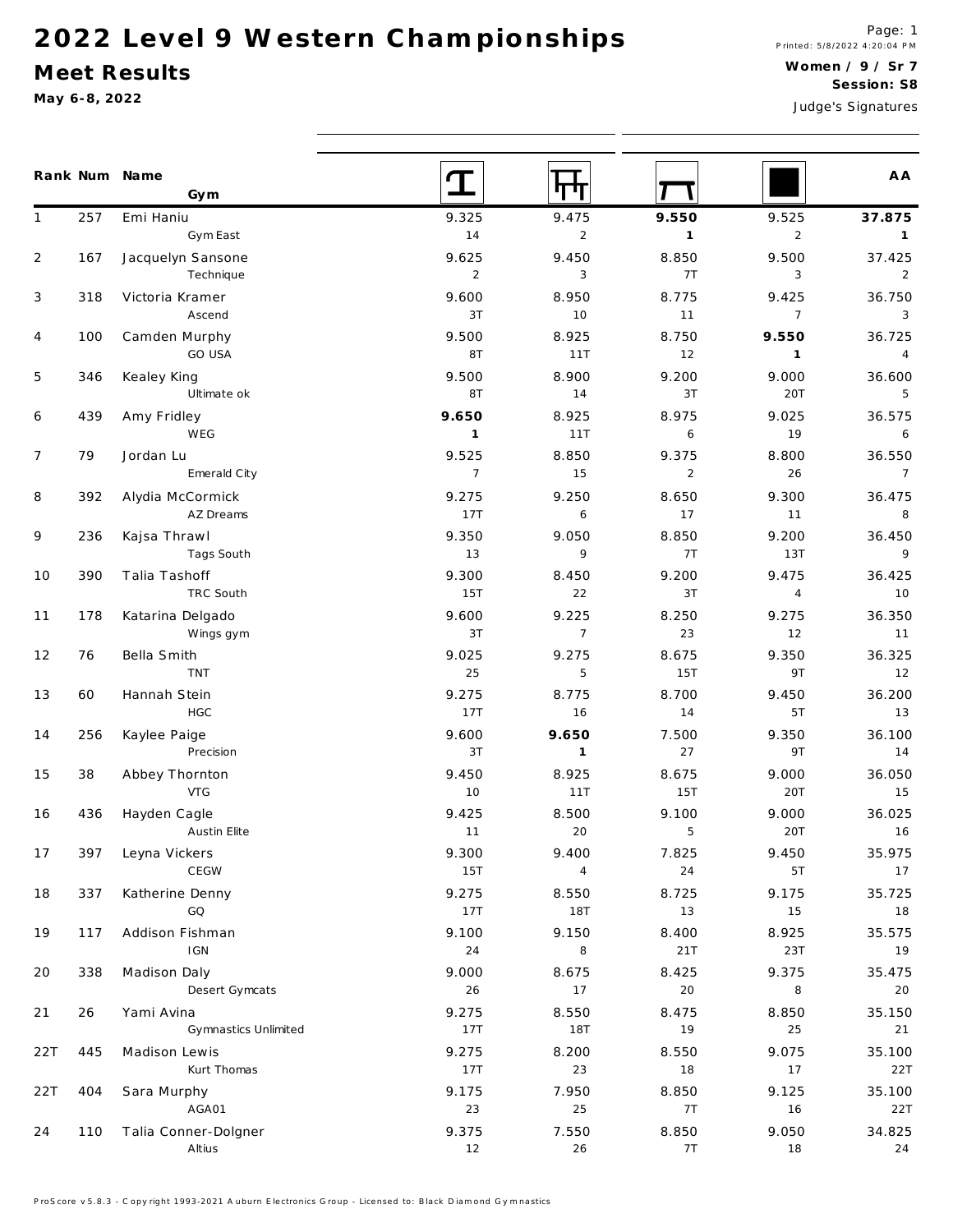### Meet Results

|    |     | Rank Num Name<br>Gym |       |       |       |       | A A    |
|----|-----|----------------------|-------|-------|-------|-------|--------|
| 25 | 217 | Madeleine Meece      | 9.575 | 8.000 | 7.725 | 8.925 | 34.225 |
|    |     | Flips Texas          | 6     | 24    | 25    | 23T   | 25     |
| 26 | 128 | Emry Novotny         | 8.975 | 7.450 | 8.400 | 9.200 | 34.025 |
|    |     | WOG                  | 27    | 27    | 21T   | 13T   | 26     |
| 27 | 149 | Ashlyn Erickson      | 9.250 | 8.475 | 7.625 | 8.450 | 33.800 |
|    |     | Premier Gym          | 22    | 21    | 26    | 27    | 27     |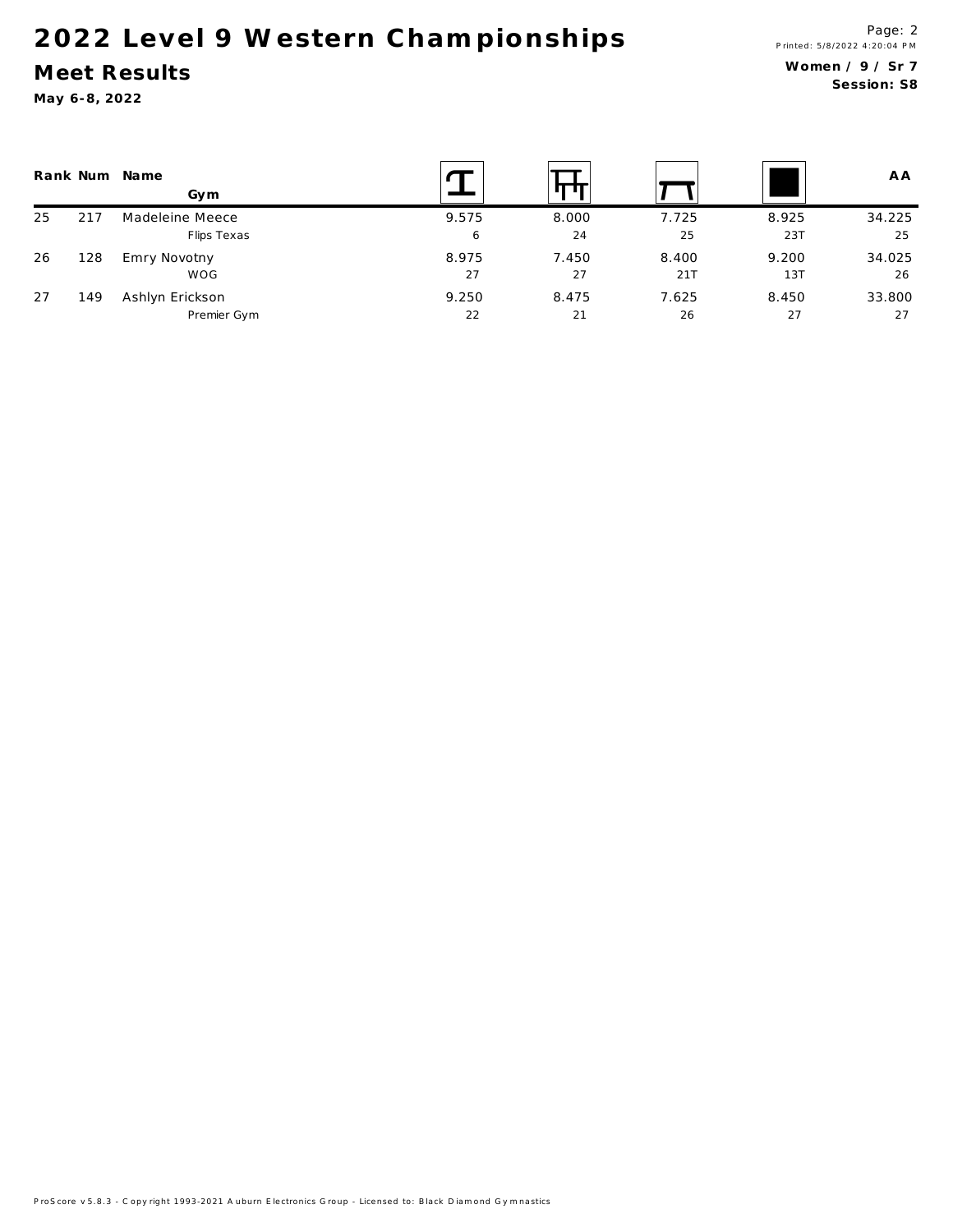### Meet Results

|                |                | Rank Num Name<br>Gym         |                         |                         |                  |                          | A A                      |
|----------------|----------------|------------------------------|-------------------------|-------------------------|------------------|--------------------------|--------------------------|
| $\mathbf{1}$   | 7 <sup>7</sup> | Jaci Fothergill<br>GRGA      | 9.900<br>$\overline{1}$ | 9.525<br>$\overline{1}$ | 9.125<br>$\,8\,$ | 9.350<br>9               | 37.900                   |
|                | 73             | Lucy Toelcke                 | 9.325                   | 9.500                   |                  | 9.250                    | $\overline{1}$           |
| $\overline{2}$ |                | FGA                          | 10T                     | 2                       | 9.425<br>1T      | 13                       | 37.500<br>$\overline{2}$ |
| 3              | 24             | Lorisa Shatrawka             | 9.325                   | 9.175                   | 9.175            | 9.550                    | 37.225                   |
|                |                | TNT - WI                     | 10T                     | 5                       | 5T               | 1T                       | $\overline{3}$           |
| 4              | 127            | Kelsey Woods                 | 9.100                   | 9.050                   | 8.950            | 9.550                    | 36.650                   |
|                |                | <b>WGC</b>                   | 20                      | 6T                      | 9T               | 1T                       | $\overline{4}$           |
| 5T             | 145            | Lucy Krieg                   | 9.625                   | 8.975                   | 8.875            | 9.025                    | 36.500                   |
|                |                | Air Force                    | 2                       | 9T                      | 11               | 19T                      | 5T                       |
| 5T             | 96             | Lisney Dahl                  | 9.250                   | 9.000                   | 9.150            | 9.100                    | 36.500                   |
|                |                | AGS                          | 16                      | 8                       | $\overline{7}$   | 18                       | 5T                       |
| $\overline{7}$ | 144            | Aiyannah Oliver              | 9.550                   | 8.975                   | 8.575            | 9.375                    | 36.475                   |
|                |                | Bartlesville gym             | 4T                      | 9T                      | 19               | 8                        | $\overline{7}$           |
| 8              | 112            | Addie Uselman                | 9.575                   | 8.550                   | 8.775            | 9.450                    | 36.350                   |
|                |                | US GOLD                      | $\sqrt{3}$              | 18                      | 12               | 4T                       | 8                        |
| 9              | 275            | Katie Chai-Mulkerin          | 9.075                   | 8.950                   | 9.200            | 9.000                    | 36.225                   |
|                |                | River City                   | 21                      | 11                      | $\overline{4}$   | 21T                      | $\overline{9}$           |
| 10             | 311            | Kenna Morgan                 | 9.300                   | 9.200                   | 8.250            | 9.450                    | 36.200                   |
|                |                | <b>HITS</b>                  | 12T                     | $\overline{4}$          | 22               | 4T                       | 10                       |
| 11T            | 348            | Ashley Viso                  | 9.400                   | 8.400<br>19T            | 8.950<br>9T      | 9.425<br>6               | 36.175                   |
|                |                | Ultimate ok                  | 7T                      |                         |                  |                          | 11T                      |
| 11T            | 331            | Brooke Smith<br><b>WGA</b>   | 8.950<br>24T            | 8.650<br>17             | 9.175<br>5T      | 9.400<br>$7\overline{ }$ | 36.175<br>11T            |
|                |                |                              |                         |                         |                  |                          | 36.025                   |
| 13             | 175            | Rosie Armstrong<br>Wings gym | 9.550<br>4T             | 8.400<br>19T            | 8.750<br>13T     | 9.325<br>10T             | 13                       |
| 14             | $\overline{4}$ | Olivia Tobin                 | 9.175                   | 8.700                   | 9.250            | 8.775                    | 35.900                   |
|                |                | GNG                          | 17                      | 15T                     | 3                | 27                       | 14                       |
| 15             | 218            | Lucia Diffenbaugh            | 9.025                   | 8.850                   | 8.650            | 8.925                    | 35.450                   |
|                |                | Twisters01                   | 22                      | 13                      | 18               | 24T                      | 15                       |
| 16             | 407            | Meghan Johnson               | 9.000                   | 8.925                   | 8.475            | 8.950                    | 35.350                   |
|                |                | Wings                        | 23                      | 12                      | 21               | 23                       | 16                       |
| 17             | 234            | Alice Goldberg               | 9.150                   | 8.050                   | 8.725            | 9.200                    | 35.125                   |
|                |                | Kokokahi                     | 18T                     | 23                      | 15               | 16                       | 17                       |
| 18             | 22             | Kaylee Bachman               | 9.400                   | 6.700                   | 9.425            | 9.500                    | 35.025                   |
|                |                | TNT - WI                     | 7T                      | 28                      | 1T               | 3                        | 18                       |
| 19             | 277            | Peyton Oliver                | 9.300                   | 8.700                   | 7.950            | 8.900                    | 34.850                   |
|                |                | North Bay                    | 12T                     | 15T                     | 23               | 26                       | 19                       |
| 20             | 74             | Lydia Ornelas                | 9.275                   | 8.800                   | 7.100            | 9.225                    | 34.400                   |
|                |                | Champion Gymnastics          | 15                      | 14                      | 27               | 14T                      | 20                       |
| 21             | 64             | Kymi Hashimoto               | 8.375                   | 8.250                   | 8.750            | 9.000                    | 34.375                   |
|                |                | Pantheon                     | 27                      | 21                      | 13T              | 21T                      | 21                       |
| 22             | 371            | Nadia Herrera-Set            | 9.350                   | 7.500                   | 8.700            | 8.600                    | 34.150                   |
|                |                | Accel Gym                    | 9                       | 25                      | 16               | 28                       | 22                       |
| 23             | 282            | Diamond Cook                 | 9.525                   | 6.750                   | 8.500            | 9.300                    | 34.075                   |
|                |                | Midwest Gymnastics           | 6                       | 27                      | 20               | 12                       | 23                       |
| $24$           | 276            | Mariana Aiello<br>North Bay  | 9.300<br>12T            | 7.650<br>24             | 7.825<br>25      | 9.225<br>14T             | 34.000<br>24             |
|                |                |                              |                         |                         |                  |                          |                          |